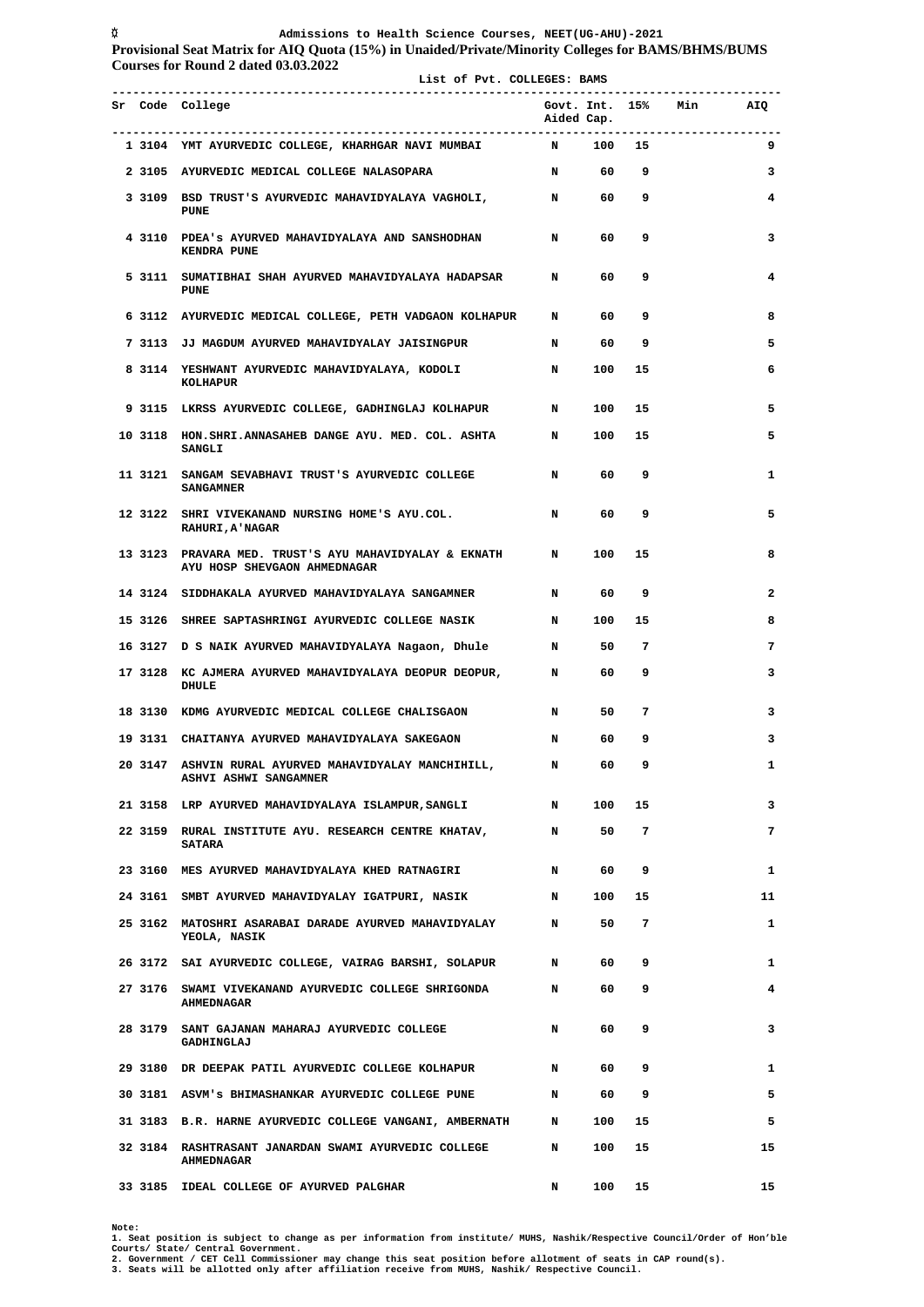**List of Pvt. COLLEGES: BAMS** 

**Provisional Seat Matrix for AIQ Quota (15%) in Unaided/Private/Minority Colleges for BAMS/BHMS/BUMS Courses for Round 2 dated 03.03.2022**

|  | Sr Code College                                                                    | Aided Cap.  |          |                | Govt. Int. 15% Min AIQ |                |
|--|------------------------------------------------------------------------------------|-------------|----------|----------------|------------------------|----------------|
|  | 34 3187 ASHOKRAO MANE AYURVEDIC MEDICAL COLLEGE VADGAON N 60 9<br>KOLHAPUR         |             |          |                |                        | 1              |
|  | 35 3188 MATOSHRI AYURVED MAHAVIDYALAY EKLAHARE NASHIK N N 60                       |             |          | و ۔            |                        | 9              |
|  | 36 3234 B MULAK AYURVED MAHAVIDYALAYA NANDANVAN NAGPUR N 100 15                    |             |          |                |                        | 3              |
|  | 37 3238 GRAMIN AYURVED MAHAVIDYALAYA NAVEGAON PATUR N N 50<br><b>AKOLA</b>         |             |          | $\overline{7}$ |                        | $\overline{7}$ |
|  | 38 3240 SHREE GAJANAN MAHARAJ SANSTHAN AYU. COL. PUSAD N<br><b>YAVATMAL</b>        |             | 50       | $\overline{7}$ |                        |                |
|  | 39 3241 APES'S MS AYURVEDIC M COLLEGE, KUDWA GONDIA N                              |             | 60       | و ۔            |                        | 2              |
|  | 40 3252 SUNIL RAMSINGHJI CHUNAWALA AYU. MAHA.<br>CHIKHLI, BULDHANA                 | $\mathbf N$ | 60       | و ۔            |                        | 8              |
|  | 41 3257 JUPITER AYURVEDIC MEDICAL COLLEGE NAGPUR                                   | N 40        |          | $6^{\circ}$    |                        | 4              |
|  | 42 3263 SKR PANDAV AYURVED MAHAVIDYALAYA NAGPUR                                    | N 60        |          | و ۔            |                        | 6              |
|  | 43 3264 MUPS AYURVED MAHAVIDYALAYA RISOD DEGAON, WASHIM N 60                       |             |          | و ۔            |                        | 3              |
|  | 44 3265 SMT. VIMLADEVI AYURVEDIC COLLEGE CHANDRAPUR N 60                           |             |          | و ۔            |                        | 1              |
|  | 45 3266 ASPM AYURVED COLLEGE AND RESEARCH INSTITUTE N 60<br><b>SAGWAN BULDHANA</b> |             |          | - 9            |                        | 2              |
|  | 46 3271 DR.R.N.LAHOTI AYURVDIC COLLEGE & RES. INST. N 60<br><b>BULDHANA</b>        |             |          | و ۔            |                        | 1              |
|  | 47 3273 DR. RAJENDRA GHODE AYU. MAHAVIDYALAYA AMRAVATI N 60 9                      |             |          |                |                        | 1              |
|  | 48 3274 B MULAK AYURVED MAHAVIDYALAYA, BUTIBORI NAGPUR N 100 15                    |             |          |                |                        | 7              |
|  | 49 3277 DATTA MEGHE AYURVED MEDICAL COLLEGE NAGPUR N N 100 15                      |             |          |                |                        | 5              |
|  | 50 3286 SMT. SHANLINITAI MEGHE AYURVED COLLEGE BHILEWADA N 60<br><b>BHANDARA</b>   |             |          | و ۔            |                        | 4              |
|  | 51 3342  CSMSS AYURVED MAHAVIDYALAYA KANCHANWADI<br><b>AURANGABAD</b>              | $\mathbf N$ | 100      | 15             |                        | 6              |
|  | 52 3353 LATE BABRUWAN VILLALRAO KALE AYURVED COLLEGE N 60<br><b>LATUR</b>          |             |          | و ۔            |                        |                |
|  | 53 3354 BSPM'S DHANWANTARI AYU. MAHAVIDYALAYA UDGIR,<br><b>LATUR</b>               | N 60 9      |          |                |                        | 3              |
|  | 54 3355 BSS'S RAMRAO PATIL AYU. MAHAVIDYALAYA, PURNA<br>PARBHANI                   | N           | 40       | 6              |                        | 3              |
|  | 55 3367 ADITYA AYURVED MAHAVIDYALAYA BEED                                          | N           |          | 50 7           |                        | 7              |
|  | 56 3368 SAU. SHANTADEVI VEDPRAKASH PATIL AYURVED<br>MAHAVIDYALAYA HINGOLI          |             | N 50 7   |                |                        | $\mathbf{2}$   |
|  | 57 3369 SHIVA TRUST'S YESHVANTRAO CHAVAN AYURVED<br>MAHAVIDYALAYA AURANGABAD       | $\mathbf N$ | 100      | 15             |                        | 4              |
|  | 58 3375 DR.VEDPRAKASH AYURVED MAHAVIDYALAYA REVGAON, N 1 60 9<br><b>JALNA</b>      |             |          |                |                        | 2              |
|  | 59 3378 ANAND AYURVED MEDICAL COLLEGE VAIJAPUR, ABAD                               | N 60        |          | 9              |                        | 3              |
|  | 60 3389 SAI AYURVEDIC MEDICAL COLLEGE AND RESEARCH<br><b>AURANGABAD</b>            | N 609       |          |                |                        | 9              |
|  | 61 3390 DHANESHWARI AYURVEDIC COLLEGE AURANGABAD                                   | N 60        |          | 9              |                        | 9              |
|  | * * Total * *                                                                      |             | 4180 623 |                |                        | 277            |

Note:<br>1. Seat position is subject to change as per information from institute/ MUHS, Nashik/Respective Council/Order of Hon'ble<br>Courts/ State/ Central Government.<br>2. Government / CET Cell Commissioner may change this seat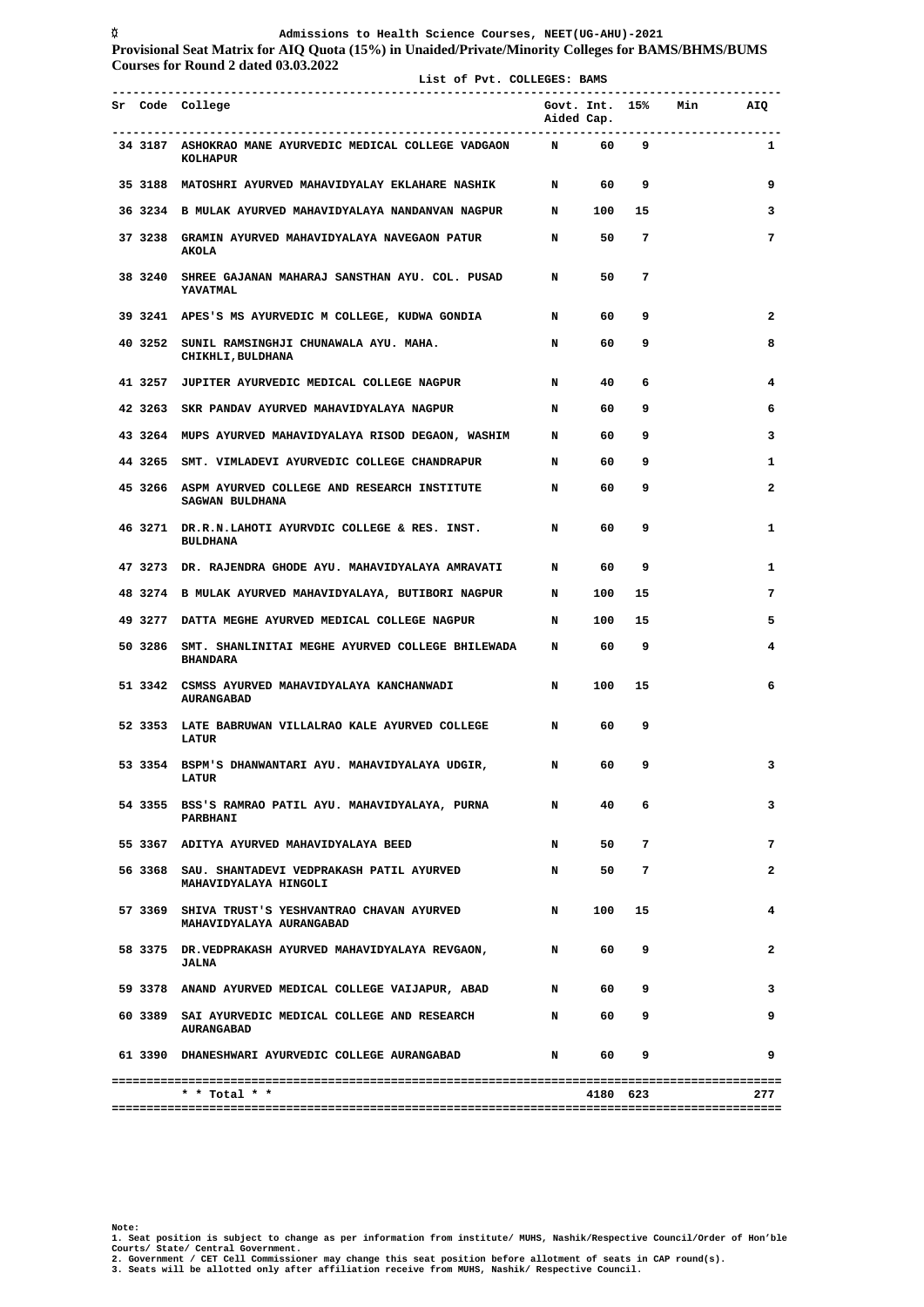**Provisional Seat Matrix for AIQ Quota (15%) in Unaided/Private/Minority Colleges for BAMS/BHMS/BUMS Courses for Round 2 dated 03.03.2022**

 **List of Pvt. COLLEGES: BHMS** 

|  | Sr Code College                                                                     | Aided Cap.  |         |                | Govt. Int. 15% Min AIQ |                |
|--|-------------------------------------------------------------------------------------|-------------|---------|----------------|------------------------|----------------|
|  | 1 4101 SMT. CHANDABEN M PATEL HOMOEOPATHY COLLEGE<br><b>MUMBAI</b>                  | N 100 15    |         |                |                        | 9              |
|  | 2 4102 YERALA MED. TRUST'S HOMOEOPATHY COL., KHARGHAR N 100 15<br><b>NEW MUMBAI</b> |             |         |                |                        | $\overline{7}$ |
|  | 3 4103 VIRAR HOMOEOPATHIC MEDICAL COLLEGE                                           |             | N 75 11 |                |                        | 11             |
|  | 4 4104 SAI HOMOEOPATHIC MEDICAL COLLEGE BHIWANDI                                    | N 75 11     |         |                |                        | 11             |
|  | 5 4105 CHANDRAKANT H KELUSKAR HOMOEOPATHY COLLEGE<br>ALIBAG                         | $\mathbf N$ |         | 50 7           |                        | $\overline{4}$ |
|  | 6 4106 KES LOKNETE ADV. DATTA PATIL HOM. MED. COL. N<br>VENGURLA                    |             | 50      | $\overline{7}$ |                        | 5              |
|  | 7 4107 DAPOLI HOMOEOPATHICMEDICAL - APTI, DAPOLI<br><b>RATNAGIRI</b>                | N           | 50 7    |                |                        | 6              |
|  | 8 4108 DHONDUMAMA SATHE HOMOEOPATHY MEDICAL COLLEGE N<br><b>PUNE</b>                |             |         | 100 15         |                        | 5              |
|  | 9 4109 LFPEF'S HOMOEOPATHIC MEDICAL COLLEGE CHINCHWAD N                             |             |         | 100 15         |                        | 6              |
|  | 10 4110 J J MAGDUM HOMOEOPATHY MEDICAL COLLEGE<br><b>JAYSINGPUR</b>                 | $\mathbf N$ |         | 100 15         |                        | 5              |
|  | 11 4112 SJPES'S HOMOEOPATHIC MEDICAL COLLEGE KOLHAPUR N 75 11                       |             |         |                |                        | 7              |
|  | 12 4113 V Y CHAVAN HOMOEOPATHY MEDICAL COLLLEGE KOLHAPUR N 50 7                     |             |         |                |                        | 7              |
|  | 13 4114 EB GADKARI HOMOEOPATHY MEDICAL COLLEGE<br>GADHINGLAJ                        | $\mathbf N$ |         | 50 7           |                        | 7              |
|  | 14 4115 SET'S SAWKAR HOMOEOPATHIC MEDICAL COL & SAMARTH N<br>HOSP SATARA            |             | 100     | 15             |                        | 3              |
|  | 15 4116 GULABRAO PATIL HOMOEOPATHIC MEDICAL COLLEGE N 100 15<br><b>SANGLI</b>       |             |         |                |                        | 6              |
|  | 16 4117 GANDHI NATHA RANGAJI HOMOEOPATHY MEDICAL COLLEGE N 50 8<br>SOLAPUR          |             |         |                |                        | 4              |
|  | 17 4118 AHMEDNAGAR HOM. MED. COL. SAVEDI RD                                         | N 100 15    |         |                |                        | 7              |
|  | 18 4119 MHF'S HOMOEOPATHIC MED. COL. SANGAMNER, NAGAR N                             |             |         | 100 15         |                        | 6              |
|  | 19 4120 KAKASAHEB MHASKE HOMOEOPATHY MED. COL.<br><b>AHMEDNAGAR</b>                 | $\mathbf N$ |         | 100 15         |                        | 6              |
|  | 20 4121 MOTIWALA (MINORITY) HOMOEOPATHY MEDICAL COLLEGE N<br>NASIK (GUJRATI)        |             | 100     |                | 15 GUJRATI             | 4              |
|  | 21 4122 KBA (MINORITY) HOM. MED. COLLEGE CHANDWAD (JAIN) N                          |             | 100     |                | 15 JAIN                | $\overline{2}$ |
|  | 22 4123 KDMG HOMOEOPATHIC MEDICAL COLLEGE SHIRPUR DHULE N                           |             | 75      | 11             |                        | 5              |
|  | 23 4141 VAMANRAO ITHAPE HOM. MED. COL. SANGAMNER N                                  |             | 100     | 15             |                        | 4              |
|  | 24 4142 KSSM'S DHANWANTARI HOM. COLLEGE NASIK<br>$\mathbf N$                        |             | 50      | $\overline{7}$ |                        | 6              |
|  | 25 4143 ANANTRAO KANSE HOM.MED.COLLEGE, ALEPHATA JUNNAR, N<br><b>PUNE</b>           |             | 90      | 13             |                        | 8              |
|  | 26 4144 PSPM'S MAHILA HOMOEOPATHIC MEDICAL COLLEGE<br>$\mathbf N$<br>SOLAPUR        |             | 100     | 15             |                        | 3              |
|  | 27 4145 CHAMUNDAMATA HOM. MED. COL. JALGAON                                         | $\mathbf N$ | 50      | $\overline{7}$ |                        | 4              |
|  | 28 4147 DR. ULHAS PATIL HOMOEOPATHIC COLLEGE JALGAON N                              |             | 100     | 15             |                        | 5              |
|  | 29 4148 SHARADCHANDRAJI PAWAR HOMOEOPATHY MED. COL. N<br><b>AHMEDNAGAR</b>          |             | 100     | 15             |                        | 2              |
|  | 30 4149 STGC TRUST R.R. PATIL HOMOEOPATHIC MEDICAL N<br>COLLEGE SANGLI              |             | 50      | 7              |                        |                |
|  | 31 4151 RATNADEEP HOMOEOPATHIC MEDICAL COLLEGE JAMKHED N<br><b>AHMEDNAGAR</b>       |             | 90      | 13             |                        | 8              |
|  | 32 4152 ATAL BIHARI VAJPEYEE HOMOEOPATHIC MEDICAL<br>COLLEGE JALKE AHMEDNAGAR       | N           | 60 —    | 9              |                        | 3              |

Note:<br>1. Seat position is subject to change as per information from institute/ MUHS, Nashik/Respective Council/Order of Hon'ble<br>Courts/ State/ Central Government.<br>2. Government / CET Cell Commissioner may change this seat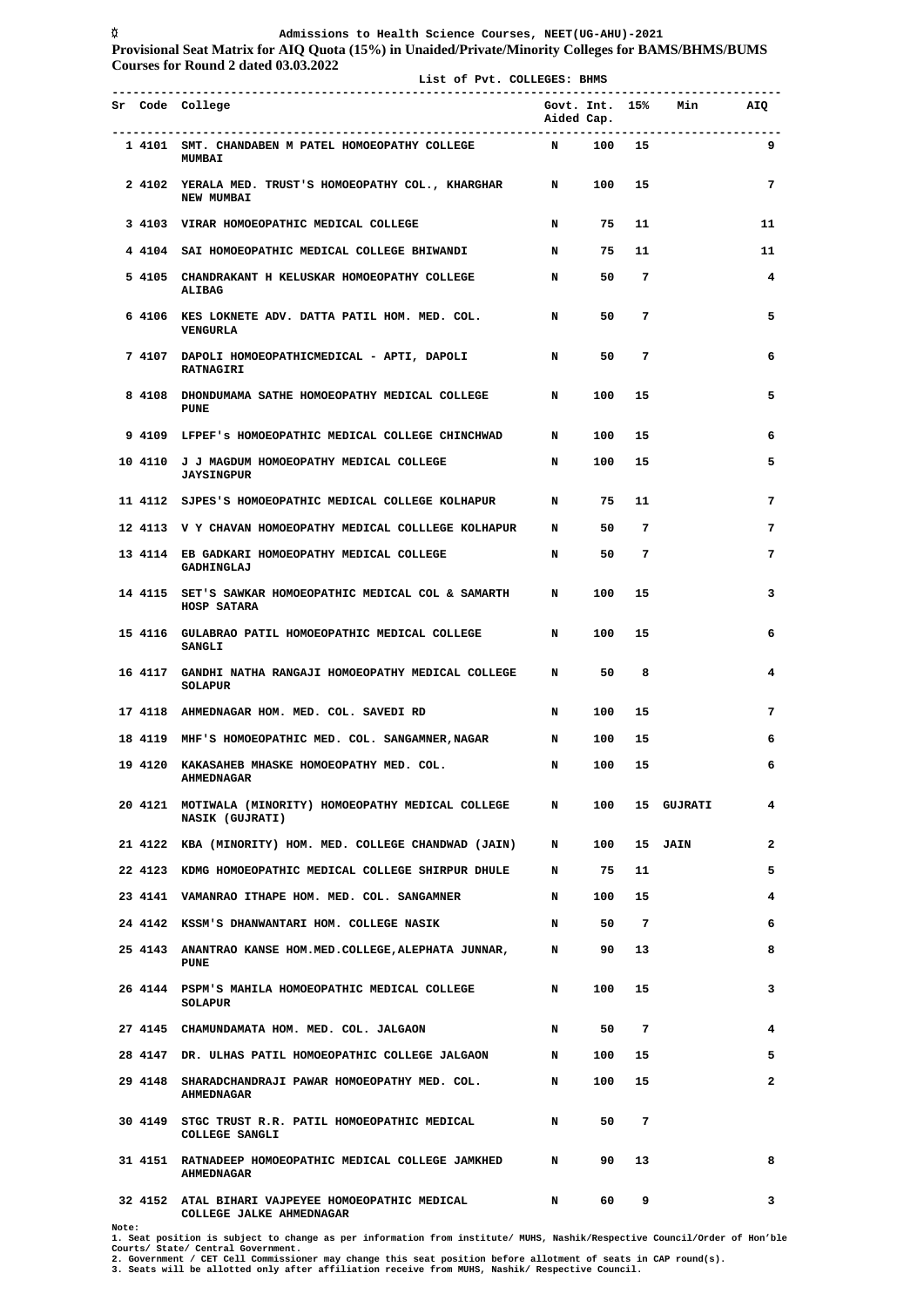**Provisional Seat Matrix for AIQ Quota (15%) in Unaided/Private/Minority Colleges for BAMS/BHMS/BUMS Courses for Round 2 dated 03.03.2022**

| Govt. Int. 15% Min AIQ<br>Sr Code College<br>Aided Cap.<br>33 4153 MATOSHRI ASARABAI DARADE HOMOEOPATHIC MEDICAL N 60 9<br>9<br>COLLEGE YEOLA, NASIK<br>34 4154 MAHALAXMI HOM. MED. COL. & RESEARCH CENTRE N 60 9<br>4<br><b>SATARA</b><br>35 4155 NOOTAN HOMOEOPATHIC MEDICAL COLLEGE SANGLI N 60 9<br>$\mathbf{2}$<br>36 4157 LATE MRS. HOUSABAI (JAIN) HOMOEOPATHIC MEDICAL N 100 15 JAIN<br>6<br>COLLEGE KOLHAPUR (JAIN)<br>37 4158 RASHTRASANT JANARDAN SWAMI HOMOEOPATHIC COLLEGE N 100 15<br>15<br><b>AHMEDNAGAR</b><br>38 4159 VENUTAI YASHWATRAO CHAVAN HOMOEOPATHIC COLLEGE N 50 7<br>$\mathbf{2}$<br>KOLHAPUR<br>39 4224 ANTARBHARTI HOMOEOPATHY MEDICAL COLLEGE NAGPUR N<br>50 7<br>5<br>$\mathbf N$<br>50 7<br>40 4226 PURUSHOTTAM BAGLA HOMOEOPATHY MED. COL.<br>3<br><b>CHANDRAPUR</b><br>41 4227 PANCHSHEEL HOMOEOPATHIC MEDICAL COLLEGE KHAMGAON N 100 15<br>2<br>$\mathbf N$<br>42 4228 GONDIA HOMOEOPATHY MEDICAL COLLEGE<br>50 7<br>1<br>43 4229 PJN INSTITUTE OF HOMOEOPATHY MEDICAL COLLEGE N<br>70<br>11<br>11<br><b>AMARAVATI</b><br>44 4230 TAKHATMAL SHRIVALLABH HOMOEOPATHY MED. COL.<br>$\mathbf N$<br>75<br>$\mathbf{2}$<br>11<br><b>AMARAVATI</b><br>50 7<br>7<br>45 4231 HOMOEOPATHY MEDICAL COLLEGE, AKOT ROAD AKOLA N<br>46 4232 SHREE JANATA HOMOEOPATHY MEDICAL COLLEGE AKOLA N 50 8<br>8<br>47 4333 DKMM (MINORITY) HOMOEOPATHY MEDICAL COLLEGE N<br>100 15 JAIN<br>AURANGABAD (JAIN)<br>48 4334 FOSTER DEVELOPMENT HOMOEOPATHY MED. COL.<br>$\mathbf N$<br>15<br>7<br>100<br><b>AURANGABAD</b><br>$\mathbf N$<br>100 15<br>49 4335 SHREE BHAGWAN HOMOEOPATHY MEDICAL COLLEGE<br>11<br><b>AURANGABAD</b><br>50 4336 S M PADAMSHRIJI KADAM HOMOEOPATHIC MED. COL. N<br>100 15<br>4<br><b>NANDED</b><br>51 4337 SONAJIRAO KSHIRSAGAR HOMOEOPATHY MED. COL. BEED<br>100<br>3<br>N<br>15<br>52 4338 P D JAIN HOMOEOPATHIC COLLEGE PARBHANI<br>$\mathbf N$<br>100<br>15<br>4<br>53 4339 KSPM'S VASANTRAO KALE HOMOEOPATHIC MEDICAL N<br>75<br>11<br>4<br><b>COLLEGE LATUR</b><br>54 4346 GURU MISHRI HOMOEOPATHIC MED. COL. AND HOSP. N<br>100<br>15<br>6<br><b>JALNA</b><br>55 4350 SAYALI CHARTITABLE TRUST'S COLLEGE OF<br>100<br>15<br>$\mathbf N$<br>1<br>HOMOEOPATHY AURANGABAD<br>56 4356 SSVP HOMOEOPATHIC MEDICAL COLLEGE HATTA HINGOLI N<br>60 9<br>4<br>57 4360 MAULI HOMOEOPATHIC MEDICAL COLLEGE LATUR<br>N 60 9<br>9<br>$*$ * Total * *<br>4510 669<br>306 |  | List of Pvt. COLLEGES: BHMS |  |  |  |
|---------------------------------------------------------------------------------------------------------------------------------------------------------------------------------------------------------------------------------------------------------------------------------------------------------------------------------------------------------------------------------------------------------------------------------------------------------------------------------------------------------------------------------------------------------------------------------------------------------------------------------------------------------------------------------------------------------------------------------------------------------------------------------------------------------------------------------------------------------------------------------------------------------------------------------------------------------------------------------------------------------------------------------------------------------------------------------------------------------------------------------------------------------------------------------------------------------------------------------------------------------------------------------------------------------------------------------------------------------------------------------------------------------------------------------------------------------------------------------------------------------------------------------------------------------------------------------------------------------------------------------------------------------------------------------------------------------------------------------------------------------------------------------------------------------------------------------------------------------------------------------------------------------------------------------------------------------------------------------------------------------------------------------------------------------------------------------------------------------------------------------------------------------------------------------------------------------------------------------------------------------------------------------------------------------------------------------------------------------------------------------------------------------|--|-----------------------------|--|--|--|
|                                                                                                                                                                                                                                                                                                                                                                                                                                                                                                                                                                                                                                                                                                                                                                                                                                                                                                                                                                                                                                                                                                                                                                                                                                                                                                                                                                                                                                                                                                                                                                                                                                                                                                                                                                                                                                                                                                                                                                                                                                                                                                                                                                                                                                                                                                                                                                                                         |  |                             |  |  |  |
|                                                                                                                                                                                                                                                                                                                                                                                                                                                                                                                                                                                                                                                                                                                                                                                                                                                                                                                                                                                                                                                                                                                                                                                                                                                                                                                                                                                                                                                                                                                                                                                                                                                                                                                                                                                                                                                                                                                                                                                                                                                                                                                                                                                                                                                                                                                                                                                                         |  |                             |  |  |  |
|                                                                                                                                                                                                                                                                                                                                                                                                                                                                                                                                                                                                                                                                                                                                                                                                                                                                                                                                                                                                                                                                                                                                                                                                                                                                                                                                                                                                                                                                                                                                                                                                                                                                                                                                                                                                                                                                                                                                                                                                                                                                                                                                                                                                                                                                                                                                                                                                         |  |                             |  |  |  |
|                                                                                                                                                                                                                                                                                                                                                                                                                                                                                                                                                                                                                                                                                                                                                                                                                                                                                                                                                                                                                                                                                                                                                                                                                                                                                                                                                                                                                                                                                                                                                                                                                                                                                                                                                                                                                                                                                                                                                                                                                                                                                                                                                                                                                                                                                                                                                                                                         |  |                             |  |  |  |
|                                                                                                                                                                                                                                                                                                                                                                                                                                                                                                                                                                                                                                                                                                                                                                                                                                                                                                                                                                                                                                                                                                                                                                                                                                                                                                                                                                                                                                                                                                                                                                                                                                                                                                                                                                                                                                                                                                                                                                                                                                                                                                                                                                                                                                                                                                                                                                                                         |  |                             |  |  |  |
|                                                                                                                                                                                                                                                                                                                                                                                                                                                                                                                                                                                                                                                                                                                                                                                                                                                                                                                                                                                                                                                                                                                                                                                                                                                                                                                                                                                                                                                                                                                                                                                                                                                                                                                                                                                                                                                                                                                                                                                                                                                                                                                                                                                                                                                                                                                                                                                                         |  |                             |  |  |  |
|                                                                                                                                                                                                                                                                                                                                                                                                                                                                                                                                                                                                                                                                                                                                                                                                                                                                                                                                                                                                                                                                                                                                                                                                                                                                                                                                                                                                                                                                                                                                                                                                                                                                                                                                                                                                                                                                                                                                                                                                                                                                                                                                                                                                                                                                                                                                                                                                         |  |                             |  |  |  |
|                                                                                                                                                                                                                                                                                                                                                                                                                                                                                                                                                                                                                                                                                                                                                                                                                                                                                                                                                                                                                                                                                                                                                                                                                                                                                                                                                                                                                                                                                                                                                                                                                                                                                                                                                                                                                                                                                                                                                                                                                                                                                                                                                                                                                                                                                                                                                                                                         |  |                             |  |  |  |
|                                                                                                                                                                                                                                                                                                                                                                                                                                                                                                                                                                                                                                                                                                                                                                                                                                                                                                                                                                                                                                                                                                                                                                                                                                                                                                                                                                                                                                                                                                                                                                                                                                                                                                                                                                                                                                                                                                                                                                                                                                                                                                                                                                                                                                                                                                                                                                                                         |  |                             |  |  |  |
|                                                                                                                                                                                                                                                                                                                                                                                                                                                                                                                                                                                                                                                                                                                                                                                                                                                                                                                                                                                                                                                                                                                                                                                                                                                                                                                                                                                                                                                                                                                                                                                                                                                                                                                                                                                                                                                                                                                                                                                                                                                                                                                                                                                                                                                                                                                                                                                                         |  |                             |  |  |  |
|                                                                                                                                                                                                                                                                                                                                                                                                                                                                                                                                                                                                                                                                                                                                                                                                                                                                                                                                                                                                                                                                                                                                                                                                                                                                                                                                                                                                                                                                                                                                                                                                                                                                                                                                                                                                                                                                                                                                                                                                                                                                                                                                                                                                                                                                                                                                                                                                         |  |                             |  |  |  |
|                                                                                                                                                                                                                                                                                                                                                                                                                                                                                                                                                                                                                                                                                                                                                                                                                                                                                                                                                                                                                                                                                                                                                                                                                                                                                                                                                                                                                                                                                                                                                                                                                                                                                                                                                                                                                                                                                                                                                                                                                                                                                                                                                                                                                                                                                                                                                                                                         |  |                             |  |  |  |
|                                                                                                                                                                                                                                                                                                                                                                                                                                                                                                                                                                                                                                                                                                                                                                                                                                                                                                                                                                                                                                                                                                                                                                                                                                                                                                                                                                                                                                                                                                                                                                                                                                                                                                                                                                                                                                                                                                                                                                                                                                                                                                                                                                                                                                                                                                                                                                                                         |  |                             |  |  |  |
|                                                                                                                                                                                                                                                                                                                                                                                                                                                                                                                                                                                                                                                                                                                                                                                                                                                                                                                                                                                                                                                                                                                                                                                                                                                                                                                                                                                                                                                                                                                                                                                                                                                                                                                                                                                                                                                                                                                                                                                                                                                                                                                                                                                                                                                                                                                                                                                                         |  |                             |  |  |  |
|                                                                                                                                                                                                                                                                                                                                                                                                                                                                                                                                                                                                                                                                                                                                                                                                                                                                                                                                                                                                                                                                                                                                                                                                                                                                                                                                                                                                                                                                                                                                                                                                                                                                                                                                                                                                                                                                                                                                                                                                                                                                                                                                                                                                                                                                                                                                                                                                         |  |                             |  |  |  |
|                                                                                                                                                                                                                                                                                                                                                                                                                                                                                                                                                                                                                                                                                                                                                                                                                                                                                                                                                                                                                                                                                                                                                                                                                                                                                                                                                                                                                                                                                                                                                                                                                                                                                                                                                                                                                                                                                                                                                                                                                                                                                                                                                                                                                                                                                                                                                                                                         |  |                             |  |  |  |
|                                                                                                                                                                                                                                                                                                                                                                                                                                                                                                                                                                                                                                                                                                                                                                                                                                                                                                                                                                                                                                                                                                                                                                                                                                                                                                                                                                                                                                                                                                                                                                                                                                                                                                                                                                                                                                                                                                                                                                                                                                                                                                                                                                                                                                                                                                                                                                                                         |  |                             |  |  |  |
|                                                                                                                                                                                                                                                                                                                                                                                                                                                                                                                                                                                                                                                                                                                                                                                                                                                                                                                                                                                                                                                                                                                                                                                                                                                                                                                                                                                                                                                                                                                                                                                                                                                                                                                                                                                                                                                                                                                                                                                                                                                                                                                                                                                                                                                                                                                                                                                                         |  |                             |  |  |  |
|                                                                                                                                                                                                                                                                                                                                                                                                                                                                                                                                                                                                                                                                                                                                                                                                                                                                                                                                                                                                                                                                                                                                                                                                                                                                                                                                                                                                                                                                                                                                                                                                                                                                                                                                                                                                                                                                                                                                                                                                                                                                                                                                                                                                                                                                                                                                                                                                         |  |                             |  |  |  |
|                                                                                                                                                                                                                                                                                                                                                                                                                                                                                                                                                                                                                                                                                                                                                                                                                                                                                                                                                                                                                                                                                                                                                                                                                                                                                                                                                                                                                                                                                                                                                                                                                                                                                                                                                                                                                                                                                                                                                                                                                                                                                                                                                                                                                                                                                                                                                                                                         |  |                             |  |  |  |
|                                                                                                                                                                                                                                                                                                                                                                                                                                                                                                                                                                                                                                                                                                                                                                                                                                                                                                                                                                                                                                                                                                                                                                                                                                                                                                                                                                                                                                                                                                                                                                                                                                                                                                                                                                                                                                                                                                                                                                                                                                                                                                                                                                                                                                                                                                                                                                                                         |  |                             |  |  |  |
|                                                                                                                                                                                                                                                                                                                                                                                                                                                                                                                                                                                                                                                                                                                                                                                                                                                                                                                                                                                                                                                                                                                                                                                                                                                                                                                                                                                                                                                                                                                                                                                                                                                                                                                                                                                                                                                                                                                                                                                                                                                                                                                                                                                                                                                                                                                                                                                                         |  |                             |  |  |  |
|                                                                                                                                                                                                                                                                                                                                                                                                                                                                                                                                                                                                                                                                                                                                                                                                                                                                                                                                                                                                                                                                                                                                                                                                                                                                                                                                                                                                                                                                                                                                                                                                                                                                                                                                                                                                                                                                                                                                                                                                                                                                                                                                                                                                                                                                                                                                                                                                         |  |                             |  |  |  |
|                                                                                                                                                                                                                                                                                                                                                                                                                                                                                                                                                                                                                                                                                                                                                                                                                                                                                                                                                                                                                                                                                                                                                                                                                                                                                                                                                                                                                                                                                                                                                                                                                                                                                                                                                                                                                                                                                                                                                                                                                                                                                                                                                                                                                                                                                                                                                                                                         |  |                             |  |  |  |
|                                                                                                                                                                                                                                                                                                                                                                                                                                                                                                                                                                                                                                                                                                                                                                                                                                                                                                                                                                                                                                                                                                                                                                                                                                                                                                                                                                                                                                                                                                                                                                                                                                                                                                                                                                                                                                                                                                                                                                                                                                                                                                                                                                                                                                                                                                                                                                                                         |  |                             |  |  |  |
|                                                                                                                                                                                                                                                                                                                                                                                                                                                                                                                                                                                                                                                                                                                                                                                                                                                                                                                                                                                                                                                                                                                                                                                                                                                                                                                                                                                                                                                                                                                                                                                                                                                                                                                                                                                                                                                                                                                                                                                                                                                                                                                                                                                                                                                                                                                                                                                                         |  |                             |  |  |  |
|                                                                                                                                                                                                                                                                                                                                                                                                                                                                                                                                                                                                                                                                                                                                                                                                                                                                                                                                                                                                                                                                                                                                                                                                                                                                                                                                                                                                                                                                                                                                                                                                                                                                                                                                                                                                                                                                                                                                                                                                                                                                                                                                                                                                                                                                                                                                                                                                         |  |                             |  |  |  |

Note:<br>1. Seat position is subject to change as per information from institute/ MUHS, Nashik/Respective Council/Order of Hon'ble<br>Courts/ State/ Central Government.<br>2. Government / CET Cell Commissioner may change this seat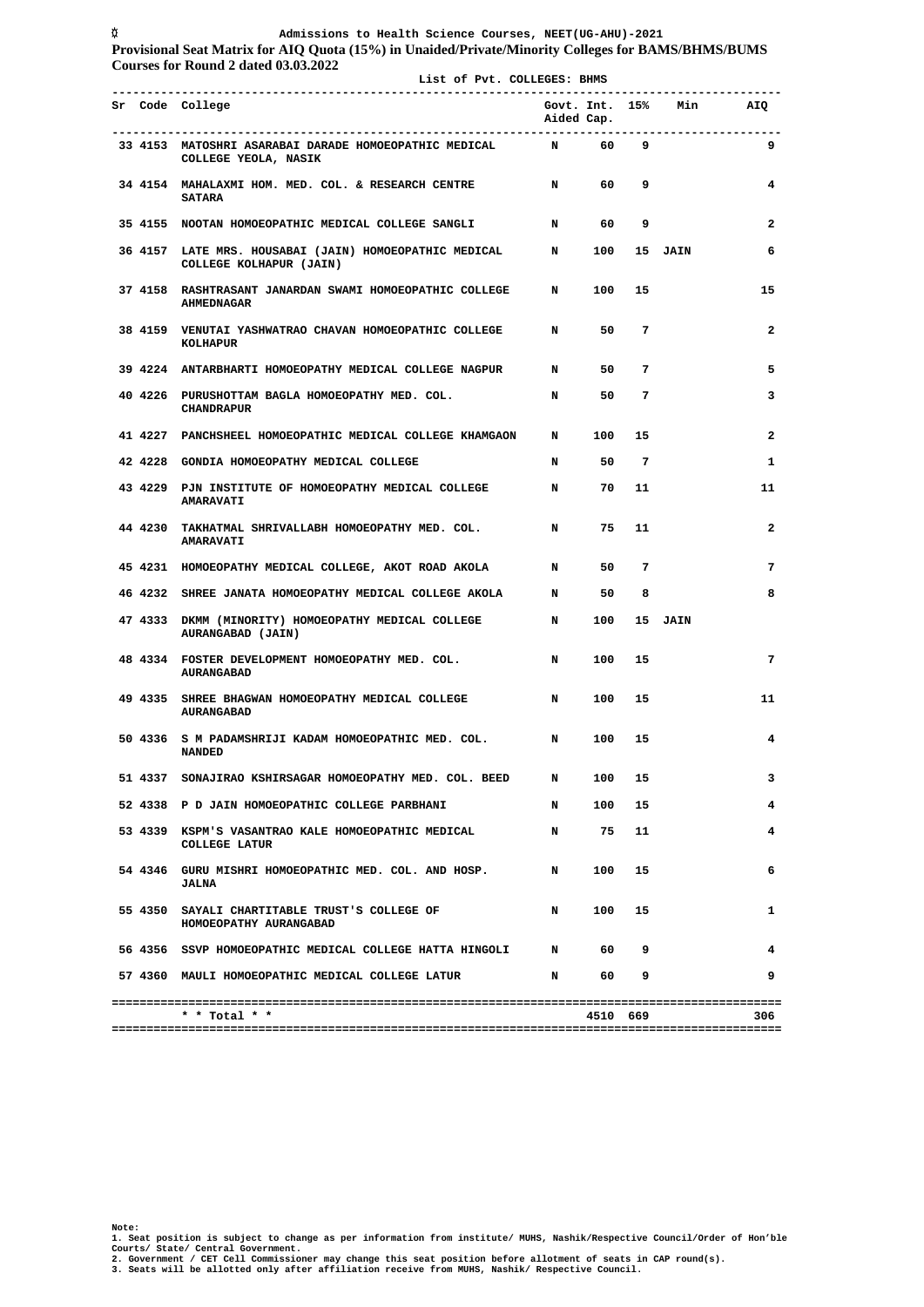**Admissions to Health Science Courses, NEET(UG-AHU)-2021 Provisional Seat Matrix for AIQ Quota (15%) in Unaided/Private/Minority Colleges for BAMS/BHMS/BUMS Courses for Round 2 dated 03.03.2022 List of Pvt. COLLEGES: BUMS ------------------------------------------------------------------------------------------------**  Sr Code College **Government Code College** Government Code College Government Code College Aided Cap. *Aided Cap.* **Aided Cap. ------------------------------------------------------------------------------------------------ 1 5104 A G UNANI MEDICAL COLLEGE, AKKALKUWA NANDURBAR N 60 9 MUSLIM (MUSLIM) 2 5106 IQRA EDU. SOC'S UNANI MED. COLLEGE JALGAON N 60 9 MUSLIM 4 (MUSLIM) 3 5109 AL-AMEEN UNANI MEDICAL COLLEGE MALEGAON (MUSLIM) N 60 9 MUSLIM 1 4 5307 YUNUS FAZLANI UNANI MEDICAL COLLEGE KANNAD N 50 7 MUSLIM 7 (MUSLIM) ================================================================================================ 230 34 ================================================================================================** 

**3. Seats will be allotted only after affiliation receive from MUHS, Nashik/ Respective Council.** 

**Note: 1. Seat position is subject to change as per information from institute/ MUHS, Nashik/Respective Council/Order of Hon'ble Courts/ State/ Central Government. 2. Government / CET Cell Commissioner may change this seat position before allotment of seats in CAP round(s).**